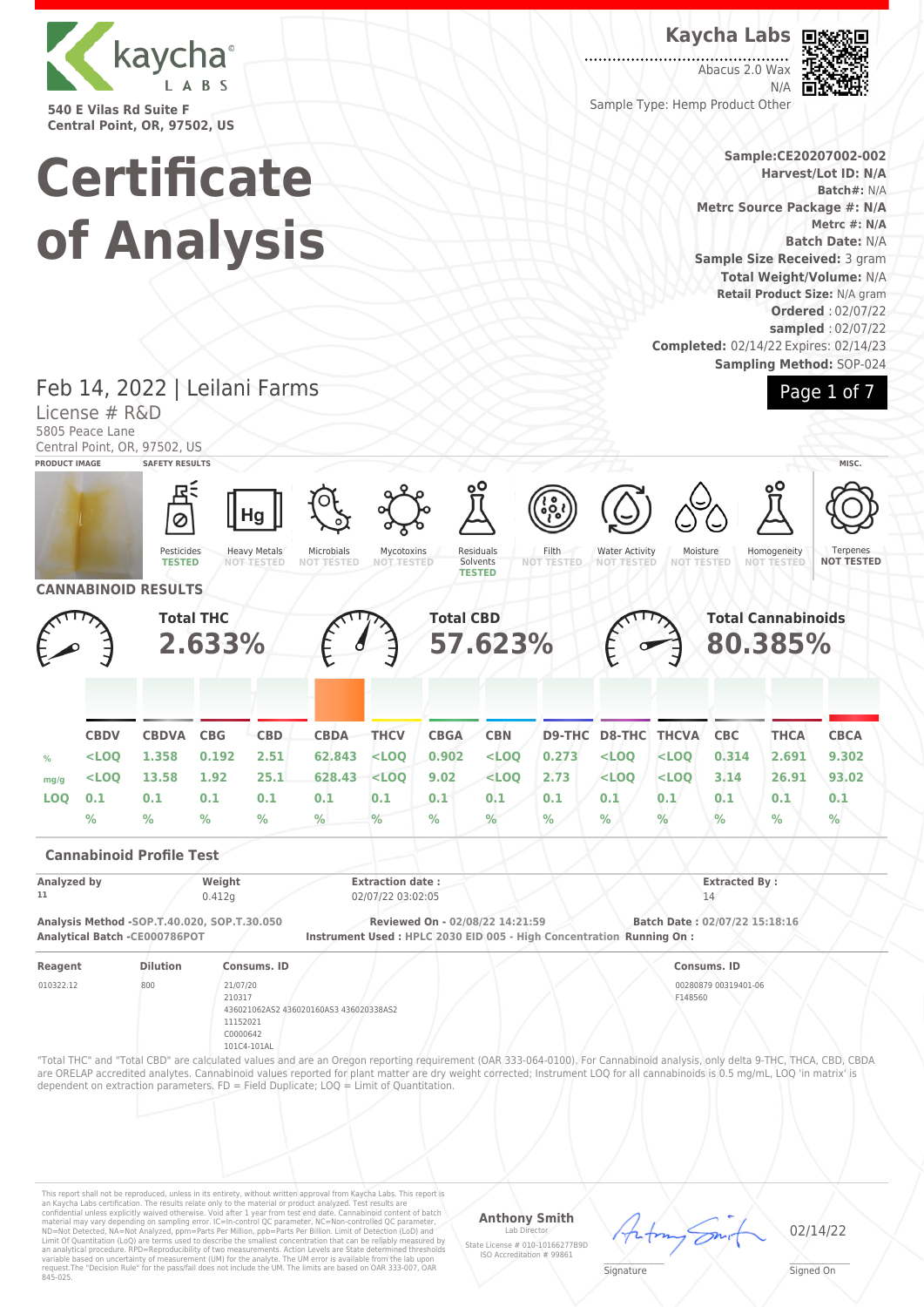

**Kaycha Labs**

Abacus 2.0 Wax N/A



**540 E Vilas Rd Suite F Central Point, OR, 97502, US**

# **Certificate of Analysis**

**Leilani Farms**

5805 Peace Lane Central Point, OR, 97502, US **Telephone:** (541) 840-7008 **Email:** leilanifarms4@gmail.com **License#:** R&D

**Sample : CE20207002-002 Harvest/Lot ID: N/A Batch# :** N/A **Sampled :** 02/07/22 **Ordered :** 02/07/22

**Sample Size Received :** 3 gram **Total Weight/Volume :** N/A **Completed :** 02/14/22 **Expires:** 02/14/23 **Sample Method :** SOP-024



## 녢

## **Pesticides TESTED**

| <b>Pesticides</b>          |             | LOQ Units | <b>Action</b><br>Level | <b>Pass/FailResult</b> |
|----------------------------|-------------|-----------|------------------------|------------------------|
| <b>ABAMECTIN</b>           | 0.25        | ppm       | 0.5                    | $<$ LOO                |
| <b>ACEPHATE</b>            | 0.2         | ppm       | 0.4                    | $<$ LOQ                |
| <b>ACEQUINOCYL</b>         | 1           | ppm       | $\overline{2}$         | $<$ LOO                |
| <b>ACETAMIPRID</b>         | 0.1         | ppm       | 0.2                    | $<$ LOO                |
| <b>ALDICARB</b>            | 0.2         | ppm       | 0.4                    | $<$ LOO                |
| <b>AZOXYSTROBIN</b>        | 0.1         | ppm       | 0.2                    | $<$ LOO                |
| <b>BIFENAZATE</b>          | 0.1         | ppm       | 0.2                    | $<$ LOQ                |
| <b>BIFENTHRIN</b>          | 0.1         | ppm       | 0.2                    | $<$ LOQ                |
| <b>BOSCALID</b>            | 0.2         | ppm       | 0.4                    | $<$ LOO                |
| CARBARYL                   | 0.1         | ppm       | 0.2                    | $<$ LOO                |
| <b>CARBOFURAN</b>          | 0.1         | ppm       | 0.2                    | $<$ LOQ                |
| <b>CHLORANTRANILIPROLE</b> | 0.1         | ppm       | 0.2                    | $<$ LOQ                |
| <b>CHLORPYRIFOS</b>        | 0.1         | ppm       | 0.2                    | $<$ LOQ                |
| <b>CLOFENTEZINE</b>        | 0.1         | ppm       | 0.2                    | $<$ LOO                |
| <b>DAMINOZIDE</b>          | 0.5         | ppm       | 1                      | $<$ LOQ                |
| <b>DDVP (DICHLORVOS)</b>   | 0.5         | ppm       | $\mathbf 1$            | $<$ LOO                |
| <b>DIAZINON</b>            | 0.1         | ppm       | 0.2                    | $<$ LOO                |
| <b>DIMETHOATE</b>          | 0.1         | ppm       | 0.2                    | $<$ LOQ                |
| <b>ETHOPROPHOS</b>         | 0.1         | ppm       | 0.2                    | $<$ LOQ                |
| <b>ETOFENPROX</b>          | 0.2         | ppm       | 0.4                    | $<$ LOQ                |
| <b>ETOXAZOLE</b>           | 0.1         | ppm       | 0.2                    | $<$ LOQ                |
| <b>FENOXYCARB</b>          | 0.1         | ppm       | 0.2                    | $<$ LOQ                |
| <b>FENPYROXIMATE</b>       | 0.2         | ppm       | 0.4                    | $<$ LOQ                |
| <b>FIPRONIL</b>            | 0.2         | ppm       | 0.4                    | $<$ LOO                |
| <b>FLONICAMID</b>          | 0.5         | ppm       | 1                      | $<$ LOO                |
| <b>FLUDIOXONIL</b>         | 0.2         | ppm       | 0.4                    | $<$ LOO                |
| <b>HEXYTHIAZOX</b>         | 0.5         | ppm       | $\mathbf{1}$           | $<$ LOO                |
| <b>IMAZALIL</b>            | 0.1         | ppm       | 0.2                    | $<$ LOQ                |
| <b>IMIDACLOPRID</b>        | 0.2         | ppm       | 0.4                    | $<$ LOQ                |
| <b>KRESOXIM-METHYL</b>     | 0.2         | ppm       | 0.4                    | $<$ LOQ                |
| <b>MALATHION</b>           | 0.1         | ppm       | 0.2                    | $<$ LOQ                |
| METALAXYL                  | 0.1         | ppm       | 0.2                    | $<$ LOQ                |
| <b>METHIOCARB</b>          | 0.1         | ppm       | 0.2                    | $<$ LOO                |
| <b>METHOMYL</b>            | 0.2         | ppm       | 0.4                    | $<$ LOO                |
| <b>MYCLOBUTANIL</b>        | 0.1         | ppm       | 0.2                    | $<$ LOO                |
| <b>NALED</b>               | 0.25        | ppm       | 0.5                    | $<$ LOQ                |
| <b>OXAMYL</b>              | 0.5         | ppm       | $\mathbf{1}$           | $<$ LOO                |
| <b>PACLOBUTRAZOL</b>       | 0.2         | ppm       | 0.4                    | $<$ LOQ                |
| <b>PERMETHRINS</b>         | 0.1         | ppm       | 0.2                    | $<$ LOQ                |
| <b>PHOSMET</b>             | 0.1         | ppm       | 0.2                    | $<$ LOQ                |
| PIPERONYL BUTOXIDE         | $\mathbf 1$ | ppm       | $\overline{2}$         | $<$ LOQ                |
| <b>PRALLETHRIN</b>         | 0.1         | ppm       | 0.2                    | $<$ LOQ                |
| <b>PROPICONAZOLE</b>       | 0.2         | ppm       | 0.4                    | $<$ LOQ                |
| <b>PROPOXUR</b>            | 0.1         | ppm       | 0.2                    | $<$ LOQ                |
| <b>PYRETHRINS</b>          | 0.5         | ppm       | $\mathbf{1}$           | $<$ LOQ                |
| <b>PYRIDABEN</b>           | 0.1         | ppm       | 0.2                    | $<$ LOQ                |

| <b>Pesticides</b>            | LOQ | Units | <b>Action</b><br>Level | <b>Pass/Fail Result</b> |
|------------------------------|-----|-------|------------------------|-------------------------|
| <b>SPINOSAD</b>              | 0.1 | ppm   | 0.2                    | $<$ LOQ                 |
| <b>SPIROMESIFEN</b>          | 0.1 | ppm   | 0.2                    | $<$ LOQ                 |
| <b>SPIROTETRAMAT</b>         | 0.1 | ppm   | 0.2                    | $<$ LOQ                 |
| <b>SPIROXAMINE</b>           | 0.2 | ppm   | 0.4                    | $<$ LOQ                 |
| <b>TEBUCONAZOLE</b>          | 0.2 | ppm   | 0.4                    | $<$ LOQ                 |
| <b>THIACLOPRID</b>           | 0.1 | ppm   | 0.2                    | $<$ LOQ                 |
| <b>THIAMETHOXAM</b>          | 0.1 | ppm   | 0.2                    | $<$ LOQ                 |
| <b>TRIFLOXYSTROBIN</b>       | 0.1 | ppm   | 0.2                    | $<$ LOQ                 |
| MGK-264 *                    | 0.1 | ppm   | 0.2                    | $<$ LOQ                 |
| <b>METHYL PARATHION *</b>    | 0.1 | ppm   | 0.2                    | $<$ LOQ                 |
| <b>CYPERMETHRIN *</b>        | 0.5 | ppm   | $\mathbf{1}$           | $<$ LOQ                 |
| <b>CYFLUTHRIN*</b>           | 0.5 | ppm   | 1                      | $<$ LOQ                 |
| <b>CHLORFENAPYR*</b>         | 0.5 | ppm   | 0.5                    | $<$ LOQ                 |
| Ξś<br><b>Pesticides</b><br>0 |     |       |                        | <b>TESTED</b>           |

| Analyzed by<br>12, 12<br>Analysis Method - SOP.T.30.060, SOP.T.40.060, |    | Weight<br>0.499a                                                                        | <b>Extraction date</b><br>02/08/22 04:02:12                                                                      | <b>Extracted By</b><br>14.14                                                   |
|------------------------------------------------------------------------|----|-----------------------------------------------------------------------------------------|------------------------------------------------------------------------------------------------------------------|--------------------------------------------------------------------------------|
|                                                                        |    |                                                                                         | Analytical Batch - CE000792PES, CE000793VOL<br>Instrument Used: LCMSMS 8050 EID:0081-0085 , GCMS-T08040 EID:0133 | Running On: 02/08/22 16:43:23, 02/08/22 16:46:58 Batch Date: 02/08/22 16:29:10 |
| Reagent<br>012522.R35                                                  | 10 | <b>Dilution</b> Consumables ID<br>21/07/20<br>210317<br>11152021<br>C0000642<br>9792001 | 436021062AS2 436020160AS3 436020338AS2<br>12315-120CC-120D<br>00280879 00319401-06                               |                                                                                |

Samples prepared and quantitatively analyzed by LC-MS/MS & GC-MS/MS. Results above the action level<br>fail Oregon state testing requirements for cannabis and hemp. LOQ= Limit of Quantitation; PPM= Parts per<br>million; ND= Not 333-007-0400. \*

This report shall not be reproduced, unless in its entirety, without written approval from Kaycha Labs. This report is<br>an Kaycha Labs certification. The results relate only to the material or product analyzed. Test result

#### **Anthony Smith** Lab I

State License # 010-10166277B9D ISO Accreditation # 99861



02/14/22

 $\mathscr{L}\setminus\mathscr{L}$ **Signature**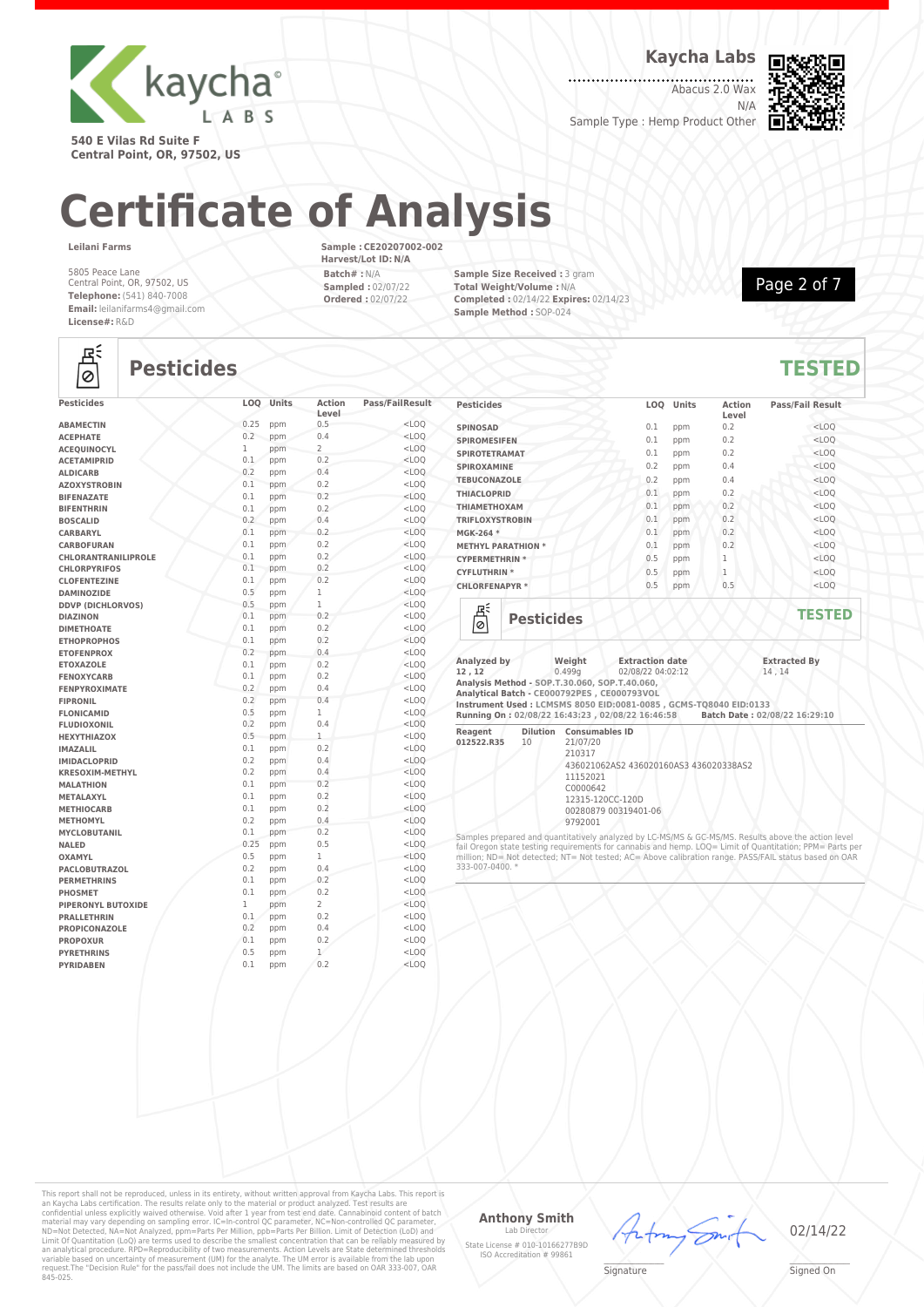

**Kaycha Labs**

Abacus 2.0 Wax N/A Sample Type : Hemp Product Other



**540 E Vilas Rd Suite F Central Point, OR, 97502, US**

# **Certificate of Analysis**

**Leilani Farms**

5805 Peace Lane Central Point, OR, 97502, US **Telephone:** (541) 840-7008 **Email:** leilanifarms4@gmail.com **License#:** R&D

**Sample : CE20207002-002 Harvest/Lot ID: N/A Batch# :** N/A **Sampled :** 02/07/22 **Ordered :** 02/07/22

**Sample Size Received :** 3 gram **Total Weight/Volume :** N/A **Completed :** 02/14/22 **Expires:** 02/14/23 **Sample Method :** SOP-024

Page 3 of 7

## **Lo**

## **Residual Solvents TESTED**

| $\overline{\phantom{0}}$ |      |       |                     |           |          |  |
|--------------------------|------|-------|---------------------|-----------|----------|--|
| Solvent                  | LOQ  | Units | <b>Action Level</b> | Pass/Fail | Result   |  |
| 1-4 DIOXANE              | 190  | ppm   | 380                 |           | $<$ LOQ  |  |
| 2-BUTANOL                | 2500 | ppm   | 5000                |           | $<$ LOQ  |  |
| 2-ETHOXYETHANOL          | 80   | ppm   | 160                 |           | $<$ LOQ  |  |
| 2-PROPANOL               | 2500 | ppm   | 5000                |           | $<$ LOQ  |  |
| <b>ACETONE</b>           | 2500 | ppm   | 5000                |           | $<$ LOQ  |  |
| <b>ACETONITRILE</b>      | 205  | ppm   | 410                 |           | $<$ LOQ  |  |
| <b>BENZENE</b>           |      | ppm   | $\overline{2}$      |           | $<$ LOQ  |  |
| <b>BUTANES</b>           | 1250 | ppm   | 5000                |           | 1984.438 |  |
| <b>CUMENE</b>            | 35   | ppm   | 70                  |           | $<$ LOQ  |  |
| CYCLOHEXANE              | 1940 | ppm   | 3880                |           | $<$ LOO  |  |
| <b>DICHLOROMETHANE</b>   | 300  | ppm   | 600                 |           | $<$ LOQ  |  |
| <b>ETHANOL</b>           | 500  | ppm   | 1000000             |           | $<$ LOQ  |  |
| <b>ETHYL ACETATE</b>     | 2500 | ppm   | 5000                |           | $<$ LOQ  |  |
| <b>ETHYL ETHER</b>       | 2500 | ppm   | 5000                |           | $<$ LOQ  |  |
| <b>ETHYLENE GLYCOL</b>   | 310  | ppm   | 620                 |           | $<$ LOQ  |  |
| <b>ETHYLENE OXIDE</b>    | 25   | ppm   | 50                  |           | $<$ LOQ  |  |
| <b>HEPTANE</b>           | 2500 | ppm   | 5000                |           | $<$ LOQ  |  |
| <b>HEXANES</b>           | 15   | ppm   | 290                 |           | $<$ LOQ  |  |
| <b>ISOPROPYL ACETATE</b> | 2500 | ppm   | 5000                |           | $<$ LOQ  |  |
| <b>METHANOL</b>          | 1500 | ppm   | 3000                |           | $<$ LOQ  |  |
| <b>PENTANES</b>          | 833  | ppm   | 5000                |           | $<$ LOO  |  |
| <b>PROPANE</b>           | 2500 | ppm   | 5000                |           | $<$ LOQ  |  |
| <b>TETRAHYDROFURAN</b>   | 360  | ppm   | 720                 |           | $<$ LOQ  |  |
| <b>TOLUENE</b>           | 445  | ppm   | 890                 |           | $<$ LOQ  |  |
| <b>XYLENES</b>           | 271  | ppm   | 2170                |           | $<$ LOQ  |  |



**Residual Solvents TESTED** 

| Analyzed by | Weight | <b>Extraction date</b> | <b>Extracted By</b> |  |
|-------------|--------|------------------------|---------------------|--|
| 12          | 0.022g | 02/08/22 01:02:13      | <u>. .</u>          |  |
|             |        |                        |                     |  |

**Analysis Method -Residual solvents screening is performed using GC-MS to OAR 333-007-0410 specification.**

**Analytical Batch -CE000789SOL Reviewed On - 02/09/22 13:30:59 Instrument Used : GCMS-QP2020 EID:0170 Running On : 02/08/22 13:43:17**

**Batch Date : 02/08/22 13:39:55**

1

**Reagent Dilution Consumables ID**

Residual solvents screening is performed using GC-MS to OAR 333-007-0410 specification. \*Ethanol is not an accredited analyte and not an OAR 333-007-0410 requirement; There is no action limit and is only tested and reported as a courtesy.

This report shall not be reproduced, unless in its entirety, without written approval from Kaycha Labs. This report is<br>an Kaycha Labs certification. The results relate only to the material or product analyzed. Test result

## **Anthony Smith**

Lab Director State License # 010-10166277B9D ISO Accreditation # 99861

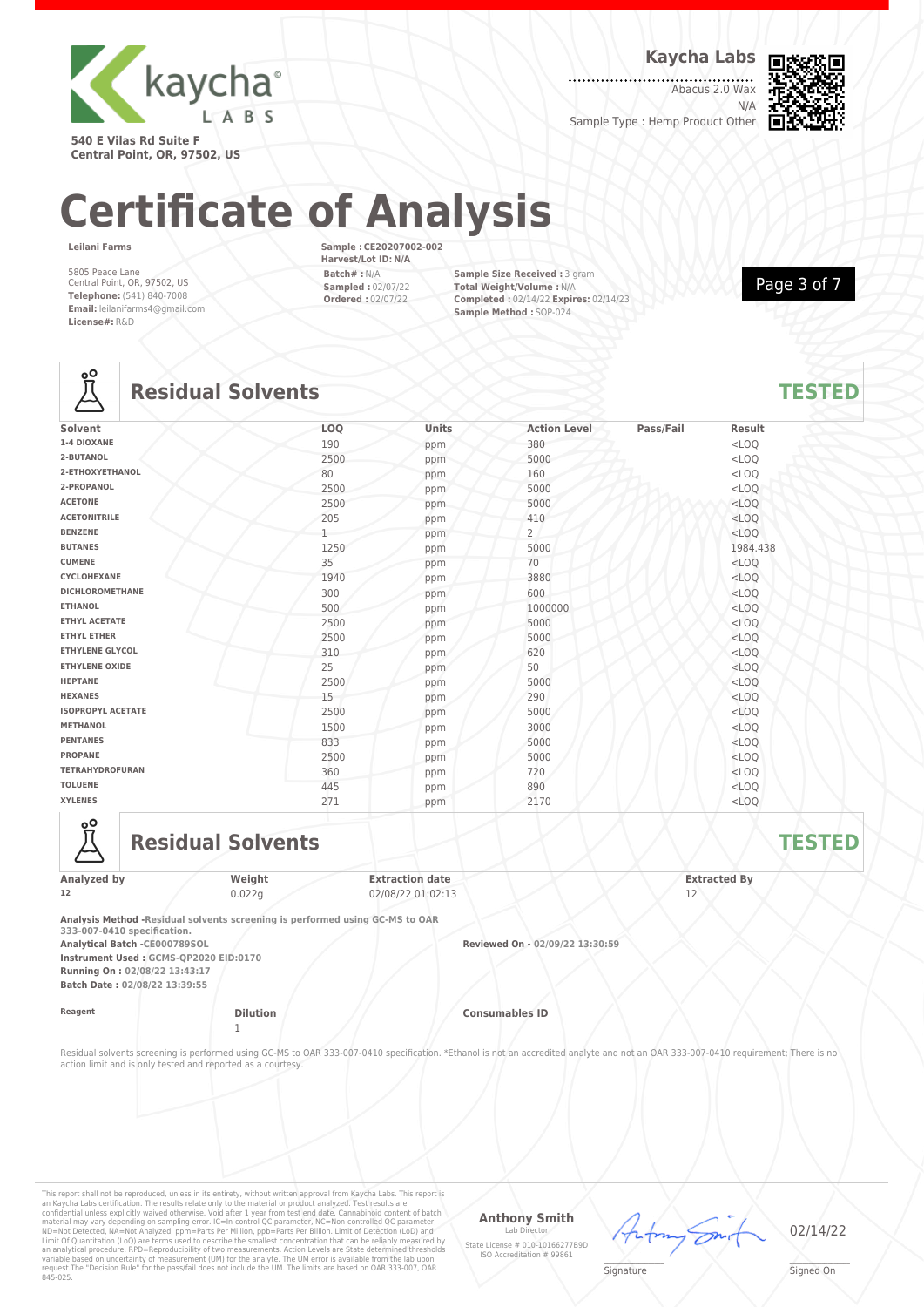

Abacus 2.0 Wax N/A Sample Type : Hemp Product Other

HAAMM



## **POTENCY BATCH QC REPORT**

Page 4 of 7

## **METHOD BLANK**

Å

| <b>Cannabinoid</b> | LOQ | Result       | <b>Units</b> |
|--------------------|-----|--------------|--------------|
| <b>CBDV_WET</b>    | 0.1 | $\Omega$     | $\%$         |
| <b>CBDVA_WET</b>   | 0.1 | 0            | $\%$         |
| THCV_WET           | 0.1 | $\mathbf{0}$ | $\%$         |
| CBD_WET            | 0.1 | $^{(1)}$     | $\%$         |
| CBG_WET            | 0.1 | $\Omega$     | $\%$         |
| <b>CBDA_WET</b>    | 0.1 | $\Omega$     | $\%$         |
| <b>CBN_WET</b>     | 0.1 |              | $\%$         |
| <b>CBGA_WET</b>    | 0.1 | 0            | $\%$         |
| THCVA_WET          | 0.1 | $\Omega$     | $\%$         |
| D9-THC_WET         | 0.1 |              | $\%$         |
| D8-THC_WET         | 0.1 |              | $\%$         |
| <b>CBC_WET</b>     | 0.1 |              | $\%$         |
| THCA_WET           | 0.1 |              | $\%$         |
| <b>CBC-A_WET</b>   | 0.1 | $\mathbf{0}$ | %            |

### **Analytical Batch - CE000786POT**

**Instrument Used : HPLC 2030 EID 005 - High Concentration**

| ၀္ပ္တ<br><b>LCS</b><br>دے |     |                 |               |                        |
|---------------------------|-----|-----------------|---------------|------------------------|
| <b>Cannabinoid</b>        | LOQ | <b>Recovery</b> | <b>Units</b>  | <b>Recovery Limits</b> |
| CBG_WET                   | 0.1 | 106.5           | $\%$          | 70-130                 |
| CBD_WET                   | 0.1 | 104.2           | $\frac{0}{0}$ | 70-130                 |
| <b>CBDA_WET</b>           | 0.1 | 106.5           | $\%$          | 70-130                 |
| <b>THCV WET</b>           | 0.1 | 0               | $\%$          | 70-130                 |

| <b>CBGA WET</b>   | U.I | 99.3  | $\%$ | 70-130 |
|-------------------|-----|-------|------|--------|
| <b>CBN WET</b>    | U.I | 105   |      | 70-130 |
| <b>D9-THC WET</b> | 0.1 | 104.7 | $\%$ | 70-130 |
| CBC_WET           | 0.1 | 106.4 |      | 70-130 |
| THCA WET          | 0.1 | 104.1 |      | 70-130 |
| <b>CBC-A WET</b>  | 0.1 | 106.7 |      | 70-130 |
|                   |     |       |      |        |

**Analytical Batch - CE000786POT Instrument Used : HPLC 2030 EID 005 - High Concentration**

This report shall not be reproduced, unless in its entirety, without written approval from Kaycha Labs. This report is<br>an Kaycha Labs certification. The results relate only to the material or product analyzed. Test result

### **Anthony Smith**

Lab D State License # 010-10166277B9D ISO Accreditation # 99861



02/14/22

 $\mathscr{L}\setminus\mathscr{L}$ **Signature**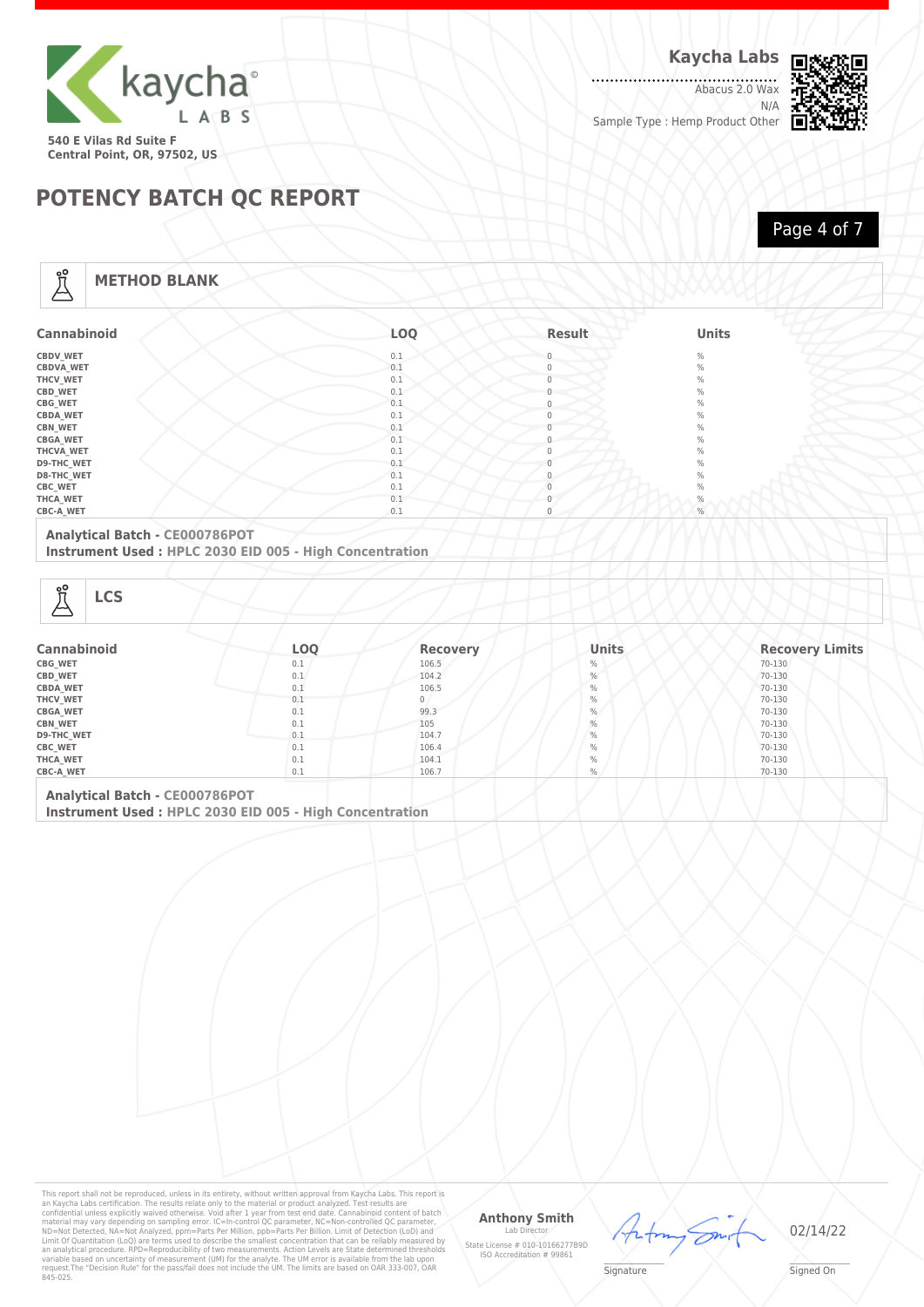

Abacus 2.0 Wax N/A Sample Type : Hemp Product Other



Page 5 of 7

## **SOLVENT BATCH QC REPORT**

## **METHOD BLANK**

Å

| <b>Residual</b>          | <b>LOO</b> | <b>Result</b> | <b>Units</b> |
|--------------------------|------------|---------------|--------------|
| <b>PROPANE</b>           | 2500       | $<$ LOQ       | ppm          |
| <b>METHANOL</b>          | 1500       | $<$ LOQ       | ppm          |
| <b>ETHYLENE OXIDE</b>    | 25         | $<$ LOQ       | ppm          |
| <b>ETHANOL</b>           | 500        | $<$ LOQ       | ppm          |
| <b>ETHYL ETHER</b>       | 2500       | $<$ LOQ       | ppm          |
| <b>ACETONE</b>           | 2500       | $<$ LOQ       | ppm          |
| 2-PROPANOL               | 2500       | $<$ LOQ       | ppm          |
| <b>ACETONITRILE</b>      | 205        | $<$ LOQ       | ppm          |
| <b>DICHLOROMETHANE</b>   | 300        | $<$ LOQ       | ppm          |
| <b>ETHYL ACETATE</b>     | 2500       | $<$ LOQ       | ppm          |
| 2-BUTANOL                | 2500       | $<$ LOQ       | ppm          |
| <b>TETRAHYDROFURAN</b>   | 360        | $<$ LOQ       | ppm          |
| CYCLOHEXANE              | 1940       | $<$ LOQ       | ppm          |
| <b>ISOPROPYL ACETATE</b> | 2500       | $<$ LOQ       | ppm          |
| <b>BENZENE</b>           |            | $<$ LOQ       | ppm          |
| <b>HEPTANE</b>           | 2500       | $<$ LOQ       | ppm          |
| 1-4 DIOXANE              | 190        | $<$ LOQ       | ppm          |
| 2-ETHOXYETHANOL          | 80         | $<$ LOQ       | ppm          |
| <b>ETHYLENE GLYCOL</b>   | 310        | $<$ LOQ       | ppm          |
| <b>TOLUENE</b>           | 445        | $<$ LOQ       | ppm          |
| <b>CUMENE</b>            | 35         | $<$ LOQ       | ppm          |

### **Analytical Batch - CE000789SOL**

**Instrument Used : GCMS-QP2020 EID:0170**

| <b>Residual</b>          | <b>LOO</b> | <b>Recovery</b> | Units | <b>Recovery Limits</b> |
|--------------------------|------------|-----------------|-------|------------------------|
| 1-4 DIOXANE              | 190        | 92.2            | ppm   | 50-150                 |
| 2-BUTANOL                | 2500       | 91.8            | ppm   | 50-150                 |
| 2-ETHOXYETHANOL          | 80         | 90.2            | ppm   | 50-150                 |
| 2-PROPANOL               | 2500       | 91.7            | ppm   | 50-150                 |
| <b>ACETONE</b>           | 2500       | 89              | ppm   | 50-150                 |
| <b>ACETONITRILE</b>      | 205        | 89.8            | ppm   | 50-150                 |
| <b>BENZENE</b>           |            | 90.1            | ppm   | 50-150                 |
| <b>CUMENE</b>            | 35         | 111.6           | ppm   | 50-150                 |
| <b>CYCLOHEXANE</b>       | 1940       | 85.4            | ppm   | 50-150                 |
| <b>DICHLOROMETHANE</b>   | 300        | 87.2            | ppm   | 50-150                 |
| <b>ETHANOL</b>           | 500        | 90.9            | ppm   | 50-150                 |
| <b>ETHYL ACETATE</b>     | 2500       | 88.4            | ppm   | 50-150                 |
| <b>ETHYL ETHER</b>       | 2500       | 79.1            | ppm   | 50-150                 |
| <b>ETHYLENE GLYCOL</b>   | 310        | 77.3            | ppm   | 50-150                 |
| <b>HEPTANE</b>           | 2500       | 79.4            | ppm   | 50-150                 |
| <b>ISOPROPYL ACETATE</b> | 2500       | 90.3            | ppm   | 50-150                 |
| <b>METHANOL</b>          | 1500       | 92.8            | ppm   | 50-150                 |
| <b>TETRAHYDROFURAN</b>   | 360        | 87.6            | ppm   | 50-150                 |
| <b>TOLUENE</b>           | 445        | 89.4            | ppm   | 50-150                 |

**Analytical Batch - CE000789SOL Instrument Used : GCMS-QP2020 EID:0170**

This report shall not be reproduced, unless in its entirety, without written approval from Kaycha Labs. This report is<br>an Kaycha Labs certification. The results relate only to the material or product analyzed. Test result

#### **Anthony Smith**

Lab D State License # 010-10166277B9D ISO Accreditation # 99861



02/14/22

 $\mathscr{L}\setminus\mathscr{L}$ **Signature**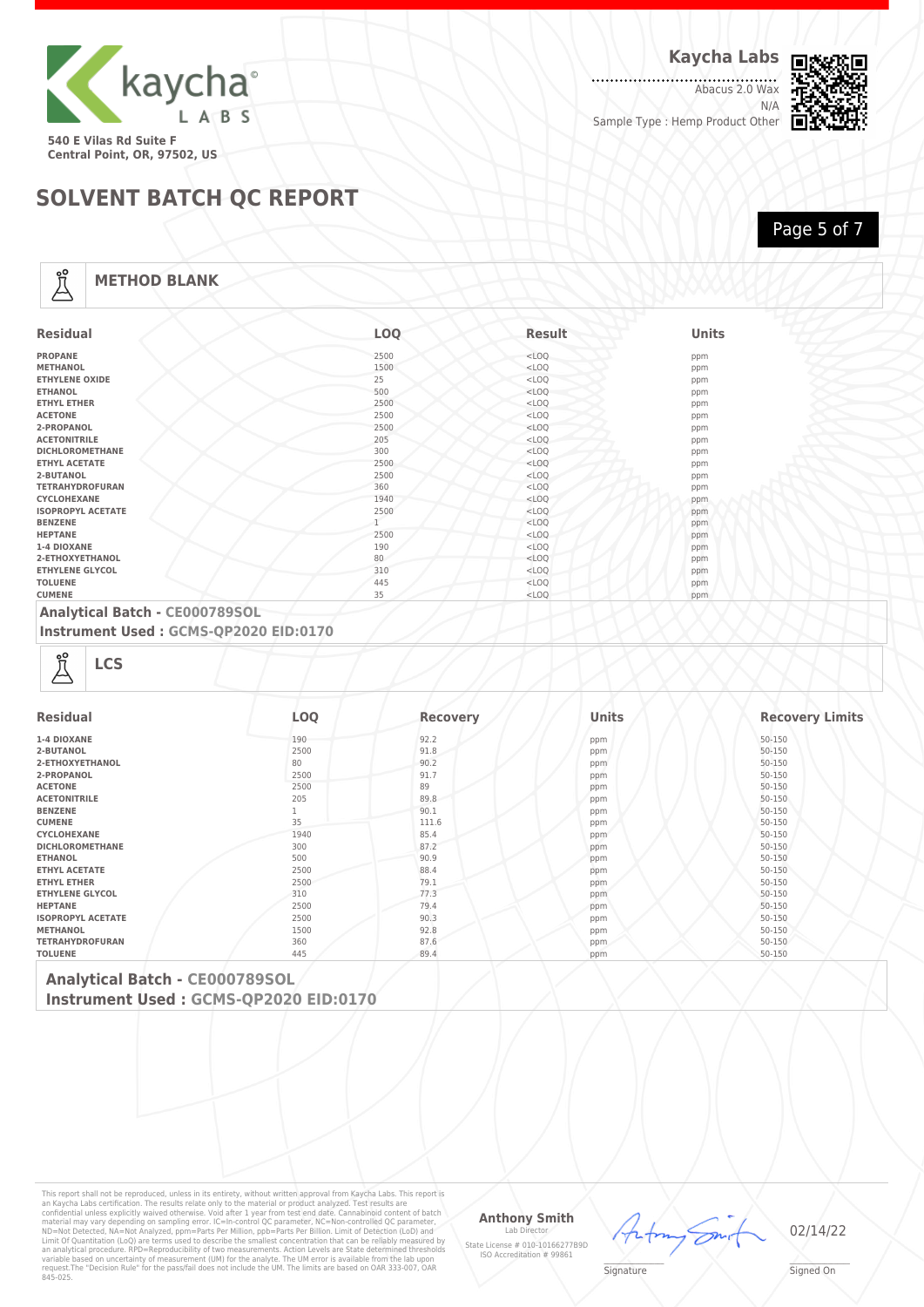

**Kaycha Labs**

.................<br>Abacus 2.0 Wax N/A Sample Type : Hemp Product Other



**PESTICIDES BATCH QC REPORT**

## Page 6 of 7



## **METHOD BLANK**

| <b>Pesticides</b>                      | <b>LOO</b> | <b>Result</b>      | <b>Units</b> |
|----------------------------------------|------------|--------------------|--------------|
| <b>DAMINOZIDE</b>                      | 0.5        | $<$ LOO            | ppm          |
| <b>ACEPHATE</b>                        | 0.2        | $<$ LOO            | ppm          |
| <b>FLONICAMID</b>                      | 0.5        | $<$ LOQ            | ppm          |
| OXAMYL                                 | 0.5        | $<$ LOQ            | ppm          |
| <b>METHOMYL</b>                        | 0.2        | $<$ LOO            | ppm          |
| ΤΗΙΑΜΕΤΗΟΧΑΜ                           | 0.1        | $<$ LOQ            | ppm          |
| <b>IMIDACLOPRID</b>                    | 0.2        | $<$ LOO            | ppm          |
| <b>DIMETHOATE</b>                      | 0.1        | $<$ LOQ            | ppm          |
| <b>ACETAMIPRID</b>                     | 0.1        | $<$ LOQ            | ppm          |
| <b>THIACLOPRID</b>                     | 0.1        | $<$ LOO            | ppm          |
| <b>ALDICARB</b>                        | 0.2        | $<$ LOQ            | ppm          |
| <b>DDVP (DICHLORVOS)</b>               | 0.5        | $<$ LOQ            | ppm          |
| <b>PROPOXUR</b>                        | 0.1        | $<$ LOQ            | ppm          |
| <b>CARBOFURAN</b>                      | 0.1        | $<$ LOO            | ppm          |
| <b>CARBARYL</b>                        | 0.1        | $<$ LOQ            | ppm          |
| <b>IMAZALIL</b>                        | 0.1        | $<$ LOQ            | ppm          |
| <b>METALAXYL</b>                       | 0.1        | $<$ LOO            | ppm          |
| CHLORANTRANILIPROLE                    | 0.1        | $<$ LOQ            | ppm          |
| PHOSMET                                | 0.1        | $<$ LOQ            | ppm          |
| SPIROXAMINE                            | 0.2        | $<$ LOO            | ppm          |
| <b>NALED</b>                           | 0.25       | $<$ LOQ            | ppm          |
| <b>METHIOCARB</b>                      | 0.1        | $<$ LOQ            | ppm          |
| <b>AZOXYSTROBIN</b><br><b>BOSCALID</b> | 0.1        | $<$ LOO            | ppm          |
| <b>PACLOBUTRAZOL</b>                   | 0.2        | $<$ LOQ            | ppm          |
| <b>MALATHION</b>                       | 0.2        | $<$ LOO            | ppm          |
| <b>MYCLOBUTANIL</b>                    | 0.1        | $<$ LOO            | ppm          |
| <b>BIFENAZATE</b>                      | 0.1<br>0.1 | $<$ LOO            | ppm          |
| <b>SPIROTETRAMAT</b>                   | 0.1        | $<$ LOQ<br>$<$ LOO | ppm          |
| <b>ETHOPROPHOS</b>                     | 0.1        | $<$ LOO            | ppm          |
| <b>FENOXYCARB</b>                      | 0.1        | $<$ LOQ            | ppm          |
| <b>KRESOXIM-METHYL</b>                 | 0.2        | $<$ LOO            | ppm          |
| <b>TEBUCONAZOLE</b>                    | 0.2        | $<$ LOO            | ppm<br>ppm   |
| <b>DIAZINON</b>                        | 0.1        | $<$ LOQ            | ppm          |
| <b>PROPICONAZOLE</b>                   | 0.2        | $<$ LOO            | ppm          |
| <b>CLOFENTEZINE</b>                    | 0.1        | $<$ LOO            | ppm          |
| <b>PRALLETHRIN</b>                     | 0.1        | $<$ LOO            | ppm          |
| <b>TRIFLOXYSTROBIN</b>                 | 0.1        | $<$ LOQ            | ppm          |
| PIPERONYL BUTOXIDE                     | 1          | $<$ LOO            | ppm          |
| <b>CHLORPYRIFOS</b>                    | 0.1        | $<$ LOO            | ppm          |
| <b>HEXYTHIAZOX</b>                     | 0.5        | $<$ LOO            | ppm          |
| <b>ETOXAZOLE</b>                       | 0.1        | $<$ LOQ            | ppm          |
| <b>SPIROMESIFEN</b>                    | 0.1        | $<$ LOQ            | ppm          |
| <b>FENPYROXIMATE</b>                   | 0.2        | $<$ LOO            | ppm          |
| <b>PYRIDABEN</b>                       | 0.1        | $<$ LOO            | ppm          |
| <b>PERMETHRINS</b>                     | 0.1        | $<$ LOQ            | ppm          |
|                                        |            |                    |              |

| <b>Pesticides</b>           | <b>LOO</b> | <b>Result</b> | <b>Units</b> |  |
|-----------------------------|------------|---------------|--------------|--|
| <b>ABAMECTIN</b>            | 0.25       | $<$ LOQ       | ppm          |  |
| <b>ETOFENPROX</b>           | 0.2        | $<$ LOQ       | ppm          |  |
| <b>BIFENTHRIN</b>           | 0.1        | $<$ LOQ       | ppm          |  |
| <b>FLUDIOXONIL</b>          | 0.2        | $<$ LOQ       | ppm          |  |
| <b>FIPRONIL</b>             | 0.2        | $<$ LOQ       | ppm          |  |
| <b>ACEQUINOCYL</b>          | 1          | $<$ LOQ       | ppm          |  |
| <b>METHYL PARATHION *</b>   | 0.1        | $<$ LOQ       | ppm          |  |
| MGK-264 *                   | 0.1        | $<$ LOQ       | ppm          |  |
| <b>CHLORFENAPYR*</b>        | 0.5        | $<$ LOQ       | ppm          |  |
| <b>CYFLUTHRIN*</b>          | 0.5        | $<$ LOQ       | ppm          |  |
| <b>CYPERMETHRIN *</b>       | 0.5        | $<$ LOO       | ppm          |  |
| 죠<br><b>Pesticides</b><br>Ø |            |               |              |  |

| Analyzed by                                 | Weight | <b>Extraction date</b> | <b>Extracted By</b> |
|---------------------------------------------|--------|------------------------|---------------------|
|                                             |        |                        |                     |
| 12                                          |        | NΑ                     | <b>NA</b>           |
| Analytical Batch - CE000792PES, CE000793VOL |        |                        |                     |
| Instrument Used : LCMSMS 8050 EID:0081-0085 |        |                        |                     |

This report shall not be reproduced, unless in its entirety, without written approval from Kaycha Labs. This report is<br>an Kaycha Labs certification. The results relate only to the material or product analyzed. Test result

#### **Anthony Smith** Lab D

State License # 010-10166277B9D ISO Accreditation # 99861



**Signature** 

02/14/22